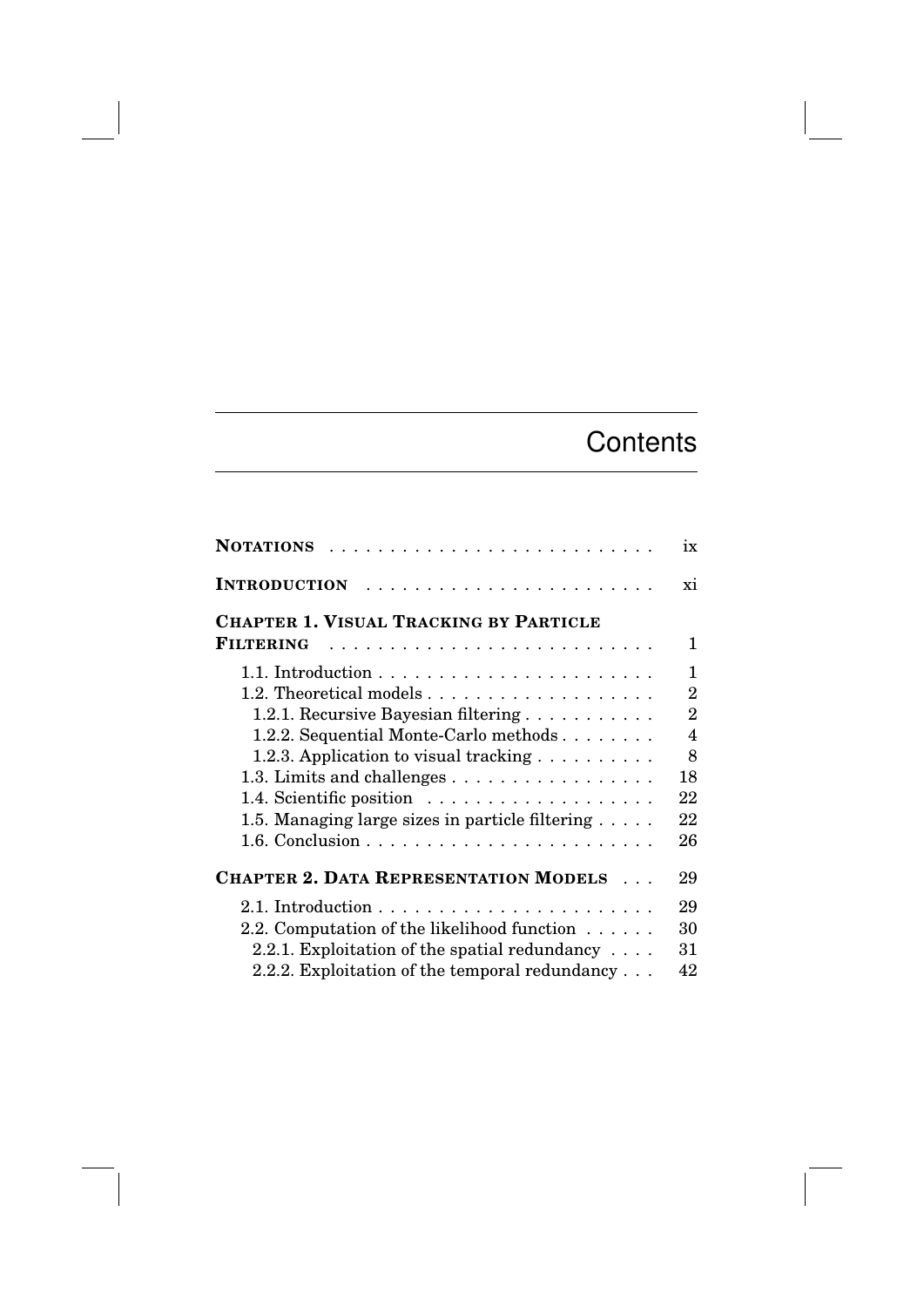| Vİ |  |  |  | Tracking with Particle Filter for High-dimensional Observation and State Spaces |  |  |  |  |
|----|--|--|--|---------------------------------------------------------------------------------|--|--|--|--|
|----|--|--|--|---------------------------------------------------------------------------------|--|--|--|--|

 $\overline{\phantom{a}}$ 

| 2.3. Representation of complex information $\dots \dots$<br>2.3.1. Representation of observations for<br>movement detection, appearances | 50  |
|------------------------------------------------------------------------------------------------------------------------------------------|-----|
| and disappearances                                                                                                                       | 50  |
| 2.3.2. Representation of deformations                                                                                                    | 53  |
| 2.3.3. Multifeature representation                                                                                                       | 56  |
|                                                                                                                                          | 75  |
|                                                                                                                                          |     |
| <b>CHAPTER 3. TRACKING MODELS THAT FOCUS</b>                                                                                             |     |
| ON THE STATE SPACE                                                                                                                       | 79  |
|                                                                                                                                          | 79  |
| 3.2. Data association methods for multi-object                                                                                           |     |
|                                                                                                                                          | 80  |
| 3.2.1. Particle filter with adaptive                                                                                                     |     |
|                                                                                                                                          | 84  |
| 3.2.2. Energetic filter for data association                                                                                             | 87  |
| 3.3. Introducing fuzzy information into                                                                                                  |     |
|                                                                                                                                          | 95  |
| 3.3.1. Fuzzy representation                                                                                                              | 96  |
| 3.3.2. Fuzzy spatial relations                                                                                                           | 98  |
| 3.3.3. Integration of fuzzy spatial relations                                                                                            |     |
| into the particle filter                                                                                                                 | 99  |
| 3.4. Conjoint estimation of dynamic and static                                                                                           |     |
| parameters                                                                                                                               | 114 |
|                                                                                                                                          | 119 |
|                                                                                                                                          |     |
| <b>CHAPTER 4. MODELS OF TRACKING BY</b>                                                                                                  |     |
| <b>DECOMPOSITION OF THE STATE SPACE </b>                                                                                                 | 123 |
|                                                                                                                                          | 123 |
| 4.2. Ranked partitioned sampling                                                                                                         | 126 |
| 4.3. Weighted partitioning with permutation of                                                                                           |     |
|                                                                                                                                          | 133 |
| 4.3.1. Permutation of sub-samples                                                                                                        | 135 |
| 4.3.2. Decrease the number of resamplings                                                                                                | 138 |
| 4.3.3. General algorithm and results                                                                                                     | 138 |
| 4.4. Combinatorial resampling                                                                                                            | 142 |
|                                                                                                                                          | 149 |